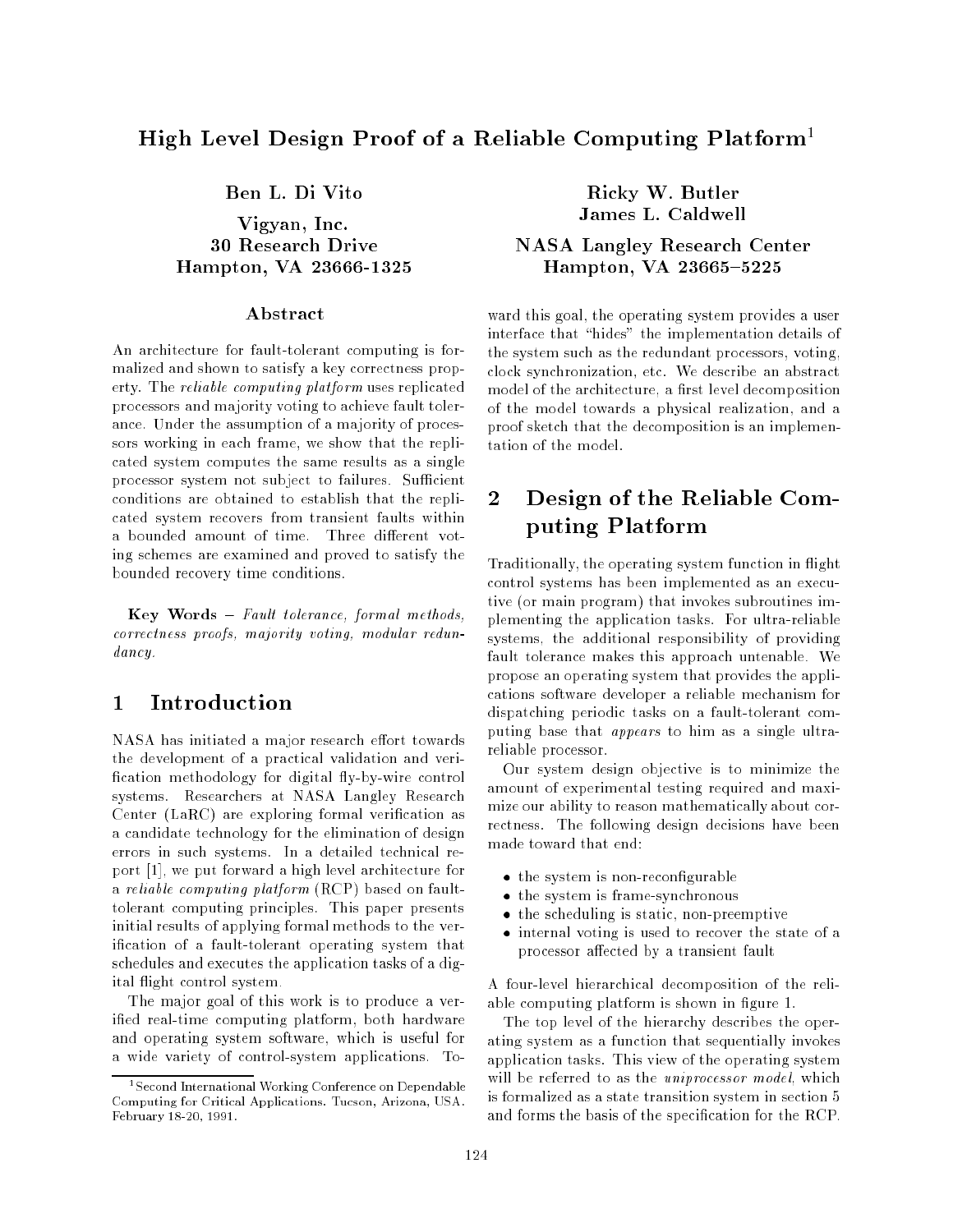

Figure 1: Hierarchical Specication of the Reliable Computing Platform.

Fault tolerance is achieved by voting results computed by the replicated processors operating on the same inputs. Interactive consistency checks on sensor inputs and voting actuator outputs requires synchronization of the replicated processors. The second level in the hierarchy describes the operating system as a synchronous system where each replicated processor executes the same application tasks. The existence of a global time base, an interactive consistency mechanism and a reliable voting mechanism are assumed at this level. The formal details of the model, specied as a state transition system, are described in section 6.

At the third level, the assumptions of the synchronous model must be discharged. Rushby and von Henke [11] report on the formal verification of Lamport and Melliar-Smith's [6] interactive-convergence clock synchronization algorithm. This algorithm can serve as a foundation for the implementation of the replicated system as a collection of asynchronously operating processors. Elaboration of the asynchronous layer design will be carried out in Phase 2 of our research effort.

Final realization of the reliable computing platform is the subject of the Phase 3 effort. The research activity will culminate in a detailed design and prototype implementation. Figure 2 depicts the generic hardware architecture assumed for implementing the replicated system. Single-source sensor inputs are distributed by special purpose hardware executing a Byzantine agreement algorithm. Replicated actuator outputs are all delivered in parallel to the actuators, where force-sum voting occurs. Interprocessor communication links allow replicated processors to exchange and vote on the results of task computations.



Figure 2: Generic hardware architecture.

#### 3 Previous Efforts

Many techniques for implementing fault-tolerance through redundancy have been developed over the past decade, e.g. SIFT [2], FTMP [3], FTP [5], MAFT [12], and MARS [4]. An often overlooked but signicant factor in the development process is the approach to system verification. In SIFT and MAFT, serious consideration was given to the need to mathematically reason about the system. In FTMP and FTP, the verication concept was almost exclusively testing.

Among previous efforts, only the SIFT project attempted to use formal methods [9]. Although the SIFT operating system was never completely veried [10], the concept of Byzantine Generals algorithms was developed [7] as was the first fault-tolerant clock synchronization algorithm with a mathematical performance proof [6]. Other theoretical investigations have also addressed the problems of replicated systems [8].

#### **Application Definition** 4

We present a method for specifying an operating system workload that characterizes the interface between the application software and the operating system. The specification consists of a generic set of mathematical definitions serving as a schema. For an actual application, these definitions would be instantiated with appropriate values.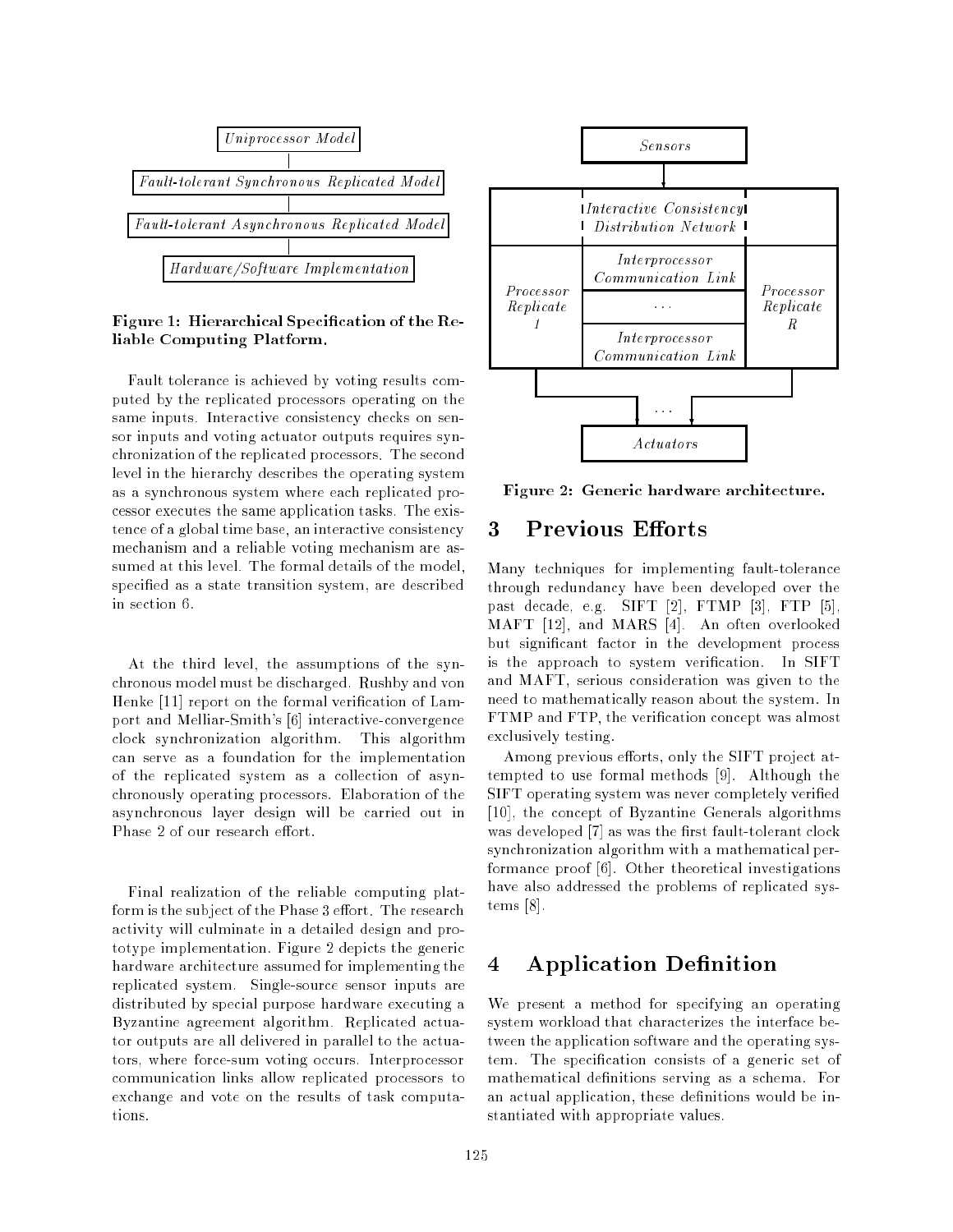# 4.1 Tasks

Let  $T_1, \ldots, T_K$  be the application tasks. Assume each task produces either actuator output or data values drawn from some domain. These data values may be provided as inputs to other tasks or serve as long term state variables. Tasks have no persistent state variables; the effect of persistent state is achieved by recirculating task outputs.

Let  $S_1, \ldots, S_p$  be the sensors and  $A_1, \ldots, A_q$  be the actuators. Let these symbols also stand for the sets of values received from the sensors and sent to the actuators. Also let  $D_i$  be the set of data values produced as output by task  $T_i$ . These values may be structured objects such as arrays, records, etc. Thus, if  $T_i$  is an actuator task,  $D_i = A_j$  for some j. Note that this precludes an actuator task from producing non-actuator data in addition to actuator output. Let  $D = \bigcup_i D_i$ .

Task  $T_i$  computes a function  $f_i$  on a set of input values. Inputs may be taken from sensor data or the outputs of other tasks. Tasks are prohibited from having side effects; their only effects are their explicit outputs.

### 4.2 Schedules

Application tasks are scheduled via a fixed, deterministic sequence of task executions. A complete, repeating task schedule comprises a cycle.

| $Cycle_{i+1}$<br>.<br>$\sim$ $\sim$<br>- - 9 - 0 - 0 -<br>- 90000 |
|-------------------------------------------------------------------|
|-------------------------------------------------------------------|

Cycles are repeated indefinitely and the task execution sequence of one cycle is identical to the others. A cycle is divided into M frames of equal duration.



The frame length is a fundamental unit of time for the application (typically  $\sim$  50 ms). The sensors are read at most once per frame and actuators are written at most once per frame. Each frame is divided into subframes of variable length. The number of subframes is variable also.



The number of subframes for the  $i^{th}$  frame is given by  $M_i$  (distinct from M, the number of frames). The time from the end of the last subframe until the end of the frame is slack time for performing OS overhead

| $\overline{0}$ | $\rm T1$ | $\rm{T}2$           |               | $\rm{T3}$     | $\rm T1$  |  |  |
|----------------|----------|---------------------|---------------|---------------|-----------|--|--|
| $\mathbf{1}$   | $\rm T1$ | $\operatorname{T4}$ |               | $\mathbf{T}2$ | $\rm{T}5$ |  |  |
|                |          |                     |               |               |           |  |  |
|                |          |                     |               |               |           |  |  |
| $M-1$          | T1       |                     | $\mathrm{T}4$ | $\rm{T6}$     | $\rm{T}7$ |  |  |

Figure 3: Structure of a task schedule.

functions and dispatching pre-emptable, non-critical tasks.

The schedule for an entire cycle would assign task executions to each subframe (figure 3). We refer to each site in a task schedule as a *cell*. A cell is denoted by the pair  $(i, j)$  for the  $i^{tn}$  frame and  $j^{tn}$  subframe. A schedule is then given by a mapping from cells into the scheduled task:

$$
ST: \{0..M-1\} \times nat \rightarrow \{0..K\}
$$

 $ST(i,j)$  gives the task index of the scheduled task for cell  $(i, j)$ , and 0 for  $j > M_i$  (nat denotes the natural numbers).

Now consider the binding of input values for task execution. For task  $T_i$ , we must supply inputs for the arguments of  $f_i$ . Each input must come from a prior task execution or be taken as sensor input. So the designation of a task input will be a triple  $(i_type, i, j)$  where  $i_type \in {sensor, cell}$  with the meaning:

|      | sensor   value from sensor $i$ in current |
|------|-------------------------------------------|
|      | frame                                     |
| cell | value from task output in cell            |
|      | $(i, j)$ of current or previous cycle     |

A task may get input from a prior task output up to one cycle length in the past  $(M \text{ frames})$ . By convention, if the task in cell  $(k,l)$  receives input from the task in cell  $(i, j)$  where

$$
i > k \vee (i = k \wedge j \geq l)
$$

then the input comes from  $(i, j)$ 's task execution during the previous cycle.

A mapping from cells into sequences of triples de fines the assignment of input values to task executions.

$$
TI: \{0..M-1\} \times nat \rightarrow sequence(triple)
$$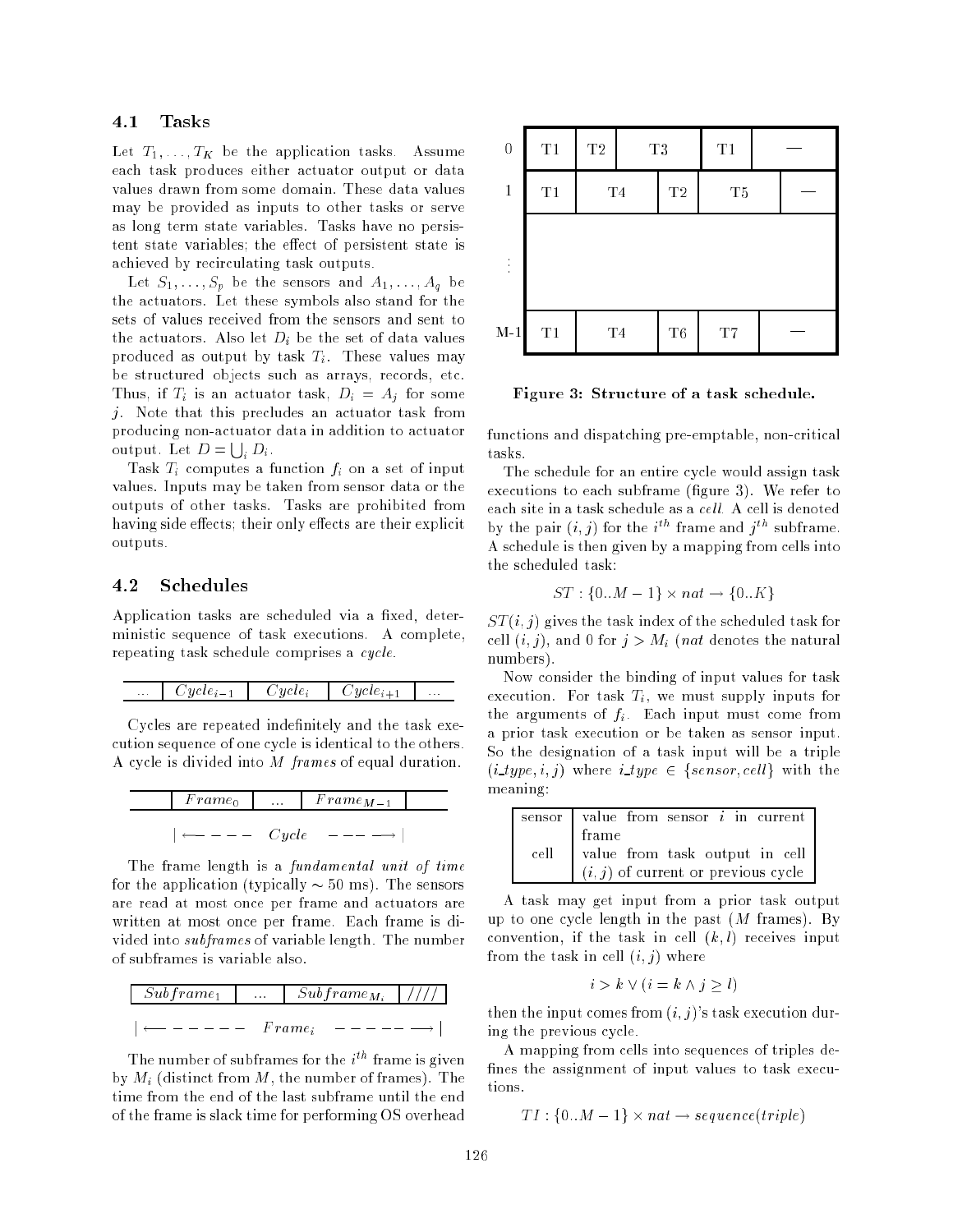$$
TI(i,j) = [(t_1, i_1, j_1), ..., (t_n, i_n, j_n)]
$$

for a task with *n* inputs. Let  $TI(i, j) = []$  when  $j > M_i$  or the task at  $(i, j)$  has no inputs.

The functions  $ST$  and  $TI$  need to be supplemented by a binding of task outputs to actuators for "actuator" tasks:

$$
AO: \{0..M-1\} \times nat \rightarrow \{0..q\}
$$

 $AO(i, j) = a$  to designate that the output of the task at cell  $(i, j)$  should go to actuator a. As before,  $AO(i, j) = 0$  if  $j > M<sub>i</sub>$  or the task at  $(i, j)$  does not produce actuator output.

Provided the functions  $TI$  and  $AO$  satisfy certain well-formedness constraints, they suffice to uniquely characterize a task schedule. AO may not allow multiple outputs to the same actuator within a single frame.

Since task results may be carried forward from one cycle to the next, it is necessary to account for the "previous" cycle at system initialization. The application must define what these previous-cycle task outputs should be for the first cycle to use as suitable task inputs. A function

$$
IR: \{0..M-1\} \times nat \rightarrow D
$$

is used to characterize the initial task results values.

#### $\overline{5}$ Top Level Specification

The top level OS machine specification captures the behavior of the application tasks running on an ideal computer. It defines the net effect of task execution as seen by the control application. All details of the replicated system implementation are hidden.

# 5.1 OS State and I/O Types

The state of the ideal OS consists of a frame counter and task outputs produced in the current and previous cycle. Thus an OS state is a pair:

$$
OS\_state = (frame : \{0..M-1\},
$$
  

$$
results : cycle\_state )
$$
  
where cycle\\_state :  $\{0..M-1\} \times nat \rightarrow D$ .

 $OS-frame$  denotes the frame counter while OS results $(i, j)$  denotes the task output at cell  $(i, j)$ during the current or previous cycle.

The application definition needs to provide the initial state values for the results portion of the state. The initial OS state is given by the pair  $(0, IR)$ , where  $IR$  defines the initial results state values.

The following data types represent vectors of sensor inputs and actuator outputs.

$$
Sin = vector([1..p]) of \bigcup_i S_i
$$
  
 
$$
Aout = vector([1..q]) of \bigcup_i A_i
$$

# 5.2 State Transition Definitions

Transitions correspond to the execution of tasks for a single frame. The state variable  $OS$  frame gives the number of the frame to be executed by the next transition. After the  $M^{th}$  state transition of the current cycle,  $OS-frame$  is reset to 0. After the  $i^{th}$  state transition of the current cycle,  $OS:results(i, j)$  contain the results of the latest task executions. Later cells of  $OS$  results still contain the results of the prior cycle's task executions.

Since the frame number is incremented by one, with a wrap-around when it reaches  $M$ , we use the shorthand notation defined as follows.

$$
x \oplus y = (x + y) \mod M
$$
  

$$
x \ominus y = (x + M - y) \mod M
$$

The function OS defines the state transition.

 $OS: Sin \times OS\_state \rightarrow OS\_state$ 

 $OS(s, u) = (u \cdot frame \oplus 1, \lambda i, j \cdot new\_results(s, u, i, j))$ 

The result of the function is a pair  $(f, r)$  containing the new frame counter and results state. The subordinate function  $\emph{new}$  results is defined below.

$$
new\_results(s, u, i, j) = \text{if } i = u \text{.frame}
$$
  
then 
$$
exec(s, u, i, j)
$$
  
else 
$$
u \text{.results}(i, j)
$$

To refer to the execution of tasks within the current frame, the function  $exec(s, u, i, j)$  gives the result of executing the task in the  $i^{tn}$  frame and  $j^{tn}$ subframe, i.e., at cell  $(i, j)$  in the schedule. Because the tasks in a frame may use the outputs of prior tasks within the same frame, which are computed in this frame rather than found in the result state, the definition involves recursion through the task schedule. Details can be found in [1].

# 5.3 Actuator Output

Since actuator outputs are always taken from task outputs, which are recorded as part of the OS state, we find it convenient to define actuator outputs as a function only of the OS state, as in a "Moore" style state machine. To cast actuator outputs into a functional framework, we must account for the case of an actuator not being sent an output value in a given frame. We assume an actuator may be sent commands as needed by the application, which may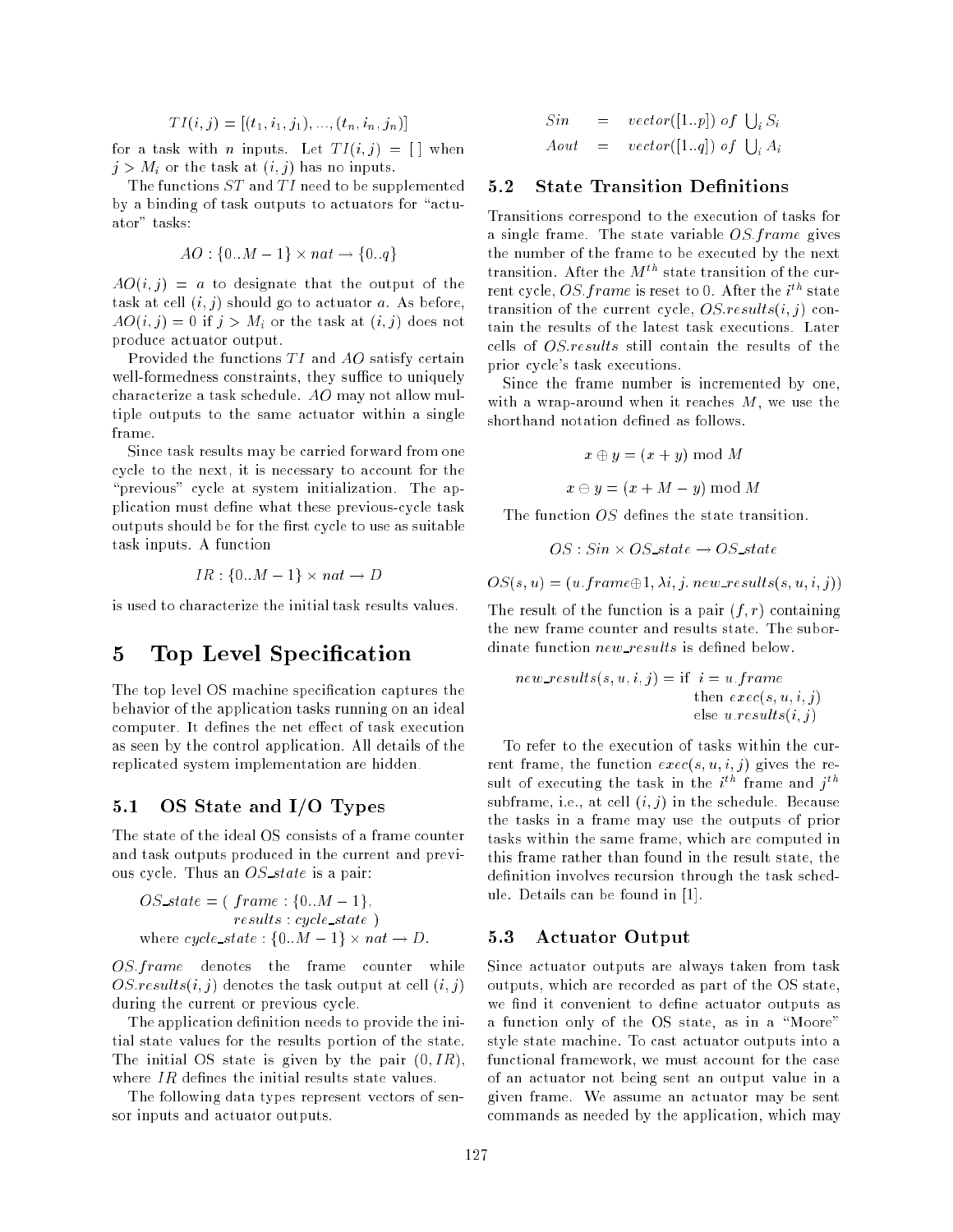choose not to sent output during some frames. Let us denote by the symbol  $\phi$  the null actuator output, i.e., an output value  $\phi$  indicates the absence of anything to send to the actuator. Then we define actuator outputs as a function of the OS state using the function UA.

$$
UA(u) = \left[\begin{smallmatrix} q \\ k=1 \end{smallmatrix} Act(u, k) \right]
$$

We use the notation  $\left[\sum_{i=1}^{n} a_i\right]$  to mean  $\left[a_1,\ldots,a_m\right]$ .

The function Act is used to define the output for each individual actuator.

$$
Act(u,k) = \begin{cases} u.results(uframe \ominus 1, j) \\ \text{if } \exists j : AO(uframe \ominus 1, j) = k \\ \phi \\ \text{otherwise} \end{cases}
$$

Because of the application restriction that at most one task output may be assigned to an actuator, the axiom above leads to a well-defined result. The frame count is decremented by one because  $UA$  is applied to the new state after a transition, where the frame count has already been incremented.

# 6 Second Level Specification

The replicated OS machine specification represents the behavior of the OS and application tasks running on a redundant system of synchronized, independent processors with a mechanism for voting on intermediate states. Let  $R$  be the number of redundant processors. We use  $\{1, \ldots, R\}$  as processor IDs. Each processor runs a copy of the OS and the application tasks. The uniprocessor OS state is replicated R times and this composite state forms the replicated OS state. Transitions for the replicated OS cause each individual OS state to be updated, although not in exactly the same way because some processors may be faulty.

### 6.1 Faulty Processors

The possibility of processors becoming faulty requires a means of modeling the condition for specification purposes. We adopt a worst case fault model. In each frame, a processor and its associated hardware is either faulty or not. A *fault status vector* is introduced to condition specification expressions on the possibility of faulty processors.

Voting intermediate results is the way a previously faulty processor recovers valid state information. The voting pattern determines which portions of the state should be voted on each frame. A state variable that is voted will be replaced with the voted

value regardless of what its current value is in memory. We will vote the frame counter on every frame and hence, will not include it in the voting pattern definition.

Let the predicate  $VP$  represent the voting pattern.

$$
VP: \{0..M-1\} \times nat \times \{0..M-1\} \to \{T, F\}
$$

 $VP(i, j, n) = T$  iff we are to vote  $OS:results(i, j)$ during frame n.

Since processors may be faulty and the values of their state variables may be indeterminate, we introduce a special bottom data object to denote questionable or unknown data values. The symbol " $-$ " is used for this purpose. We regard it as a special data object distinct from known "good" objects. This usage is intended to model the presence of potentially erroneous data.

Voting is the primary application for  $-$ . We use the function

$$
maj: sequence(D \cup \{-\}) \to D \cup \{-\}
$$

to denote the majority computation. It takes a sequence of data objects of type  $D$  and produces a result of type D. If a majority does not exist, then  $maj(S) = -;$  otherwise,  $maj(S)$  returns the value within S that occurs more than  $|S|/2$  times.

# 6.2 The Replicated State

The replicated OS state is formed as a vector of uniprocessor OS states:

$$
Repl\_state = vector([1..R]) of OS\_state
$$

Thus, if r is a Repl\_state value, then  $r[k]$  refers to the OS state for the  $k^{th}$  processor. The OS state definition is identical to that of the top level OS specification. The state variable  $r[k]$  frame gives the number of the frame to be executed by the next transition within processor  $k$ . To refer to a results element of a replicated OS state we use the notation  $r[k]$ : results $(i, j)$ .

The initial state of the replicated OS is formed by merely copying the uniprocessor initial state  $R$  times. Thus, we have:

$$
Initial\_Repl\_state = \left[\begin{matrix} R \\ k=1 \end{matrix}\right] (0, IR)
$$

where IR denotes the initial results state values as provided in the application task definitions.

Inputs to the replicated processors come from the same sensors as in the uniprocessor case. The act of distributing sensor values via some kind of interactive consistency algorithm is assumed to produce R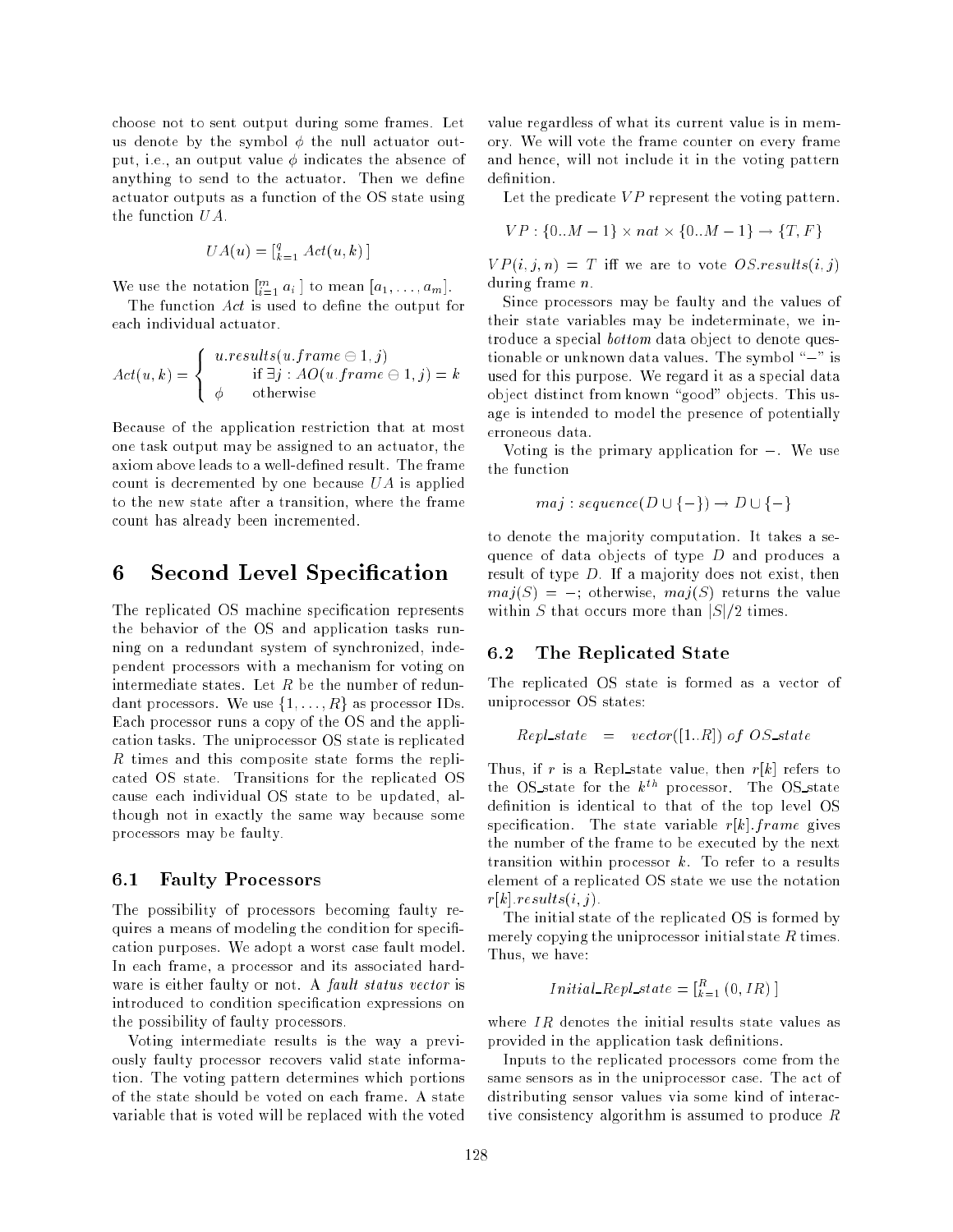values to present to the replicated system. Therefore, we introduce a vectorized data type to use for input variables in the functions below.

$$
ICin = vector([1..R]) of Sin
$$

Thus, if c is an  $ICin$  value, then  $c[k]$  refers to the sensor inputs for the  $k^{th}$  processor.

#### 6.3 6.3 Replicated System Transitions

Transitions correspond to the execution of all tasks in a single frame for all replicates. Since the replicated OS state is a vector of uniprocessor OS states, we can first decompose the Repl state transition into  $R$ separate cases.

 $Repl: ICin\times Repl\_state\times fault\_status\rightarrow Repl\_state$ 

$$
Repl(c, r, \Phi) = \left[\frac{R}{k-1}RT(c, r, k, \Phi)\right]
$$

 $RT$  is the function used to define the OS state transition for each replicate.

The additional argument  $\Phi$  is used to supply assumptions about the current fault status of the replicated processors.

$$
fault\_status = vector([1..R]) \text{ of } \{T, F\}
$$

 $\Phi[k]$  is true when processor k is faulty during the current frame. Various specification functions take arguments as a way to model assumptions about fault behavior and show what the system response is under those assumptions.

To define  $RT$  we must take into account whether the processor is faulty and apply voting at the appropriate points. Because voting incorporates values from all the processors, the entire Repl state is required as an argument to RT even though it only returns the OS state for the  $k^{th}$  processor.

$$
RT(c, r, k, \Phi) = \text{ if } \Phi[k]
$$
  
then  $-$   
else  $(\text{ frame\_vote}(r, \Phi), \text{Rep\_results}(c, r, k, \Phi))$ 

If processor  $k$  is faulty, we regard its entire OS state as suspect and therefore assign it the value  $-$ .

RT requires the frame counter be voted on every transition. All processor frame counters are input to a majority operation. Voting for a frame is based on values computed during that frame. Consequently, the incremented frame counter values are used in the specification.

$$
frame\_vote(r, \Phi) = maj([\substack{R \\ l=1} FV_l])
$$

where  $F{V}_l = \text{if } \Phi[l]$  then  $-$  else  $r[l].frame \oplus 1$ 

Because some of the  $r[l]$  may be faulty, we assume their frame counters are questionable and produce  $$ as their votes.

For the results state variables, we need to incorporate selective voting. The  $VP$  predicate determines when and where to vote.

 $Repl\_results(c, r, k, \Phi) =$  $\lambda i$ , *i*: if  $VP(i, j, r[k]$ . frame) then  $results\_vote(c, r, i, j, \Phi)$ else  $new\_results(c[k], r[k], i, j)$ 

The function new results is defined in the uniprocessor OS specication. It gives the value of the task results part of the state after a state transition.

Defining the vote of task results is similar to that for the frame counter.

$$
results\_vote(c,r,i,j,\Phi) = maj([\substack{R\\ll_{l=1}} RV_{l}])
$$
  
where  $RV_{l} =$   
if  $\Phi[l]$  then  $-$  else  $new\_results(c[l], r[l], i, j)$ .

As before, some of the processors may be faulty so some  $r[l]$  may have value  $-$ . We assume task execution on faulty processors produces  $-$  as well.

Note that voting within a frame occurs after all computation has taken place. In particular, the voted value of a task's output is not immediately available to a later task within the same frame.

## 6.4 Replicated Actuator Output

As in the uniprocessor case, outputs from the replicated processors go to the actuators. Each processor sends its own actuator outputs separately. Therefore, we introduce a vectorized data type to describe the replicated system outputs.

$$
RAout = vector([1..R]) of Aout
$$

Thus, if b is an RAout value, then  $b[k]$  refers to the actuator outputs for the  $k^{th}$  processor.

The actuator output variables are updated according to the application function AO in the same manner as the uniprocessor OS. We use the OS function  $UA$  to extract the actuator outputs for each processor in the replicated system.

 $RA: Repl\_state \times fault\_status \rightarrow RAout$ 

$$
RA(r, \Phi) = \begin{bmatrix} R & 0 \\ k=1 \end{bmatrix} RA_k
$$
\nwhere  $RA_k$  = if  $\Phi[k]$  then – else  $UA(r[k])$ 

RA produces a vector of actuator outputs, one for each processor. Faulty processors are assumed to produce indeterminate output  $(-)$ .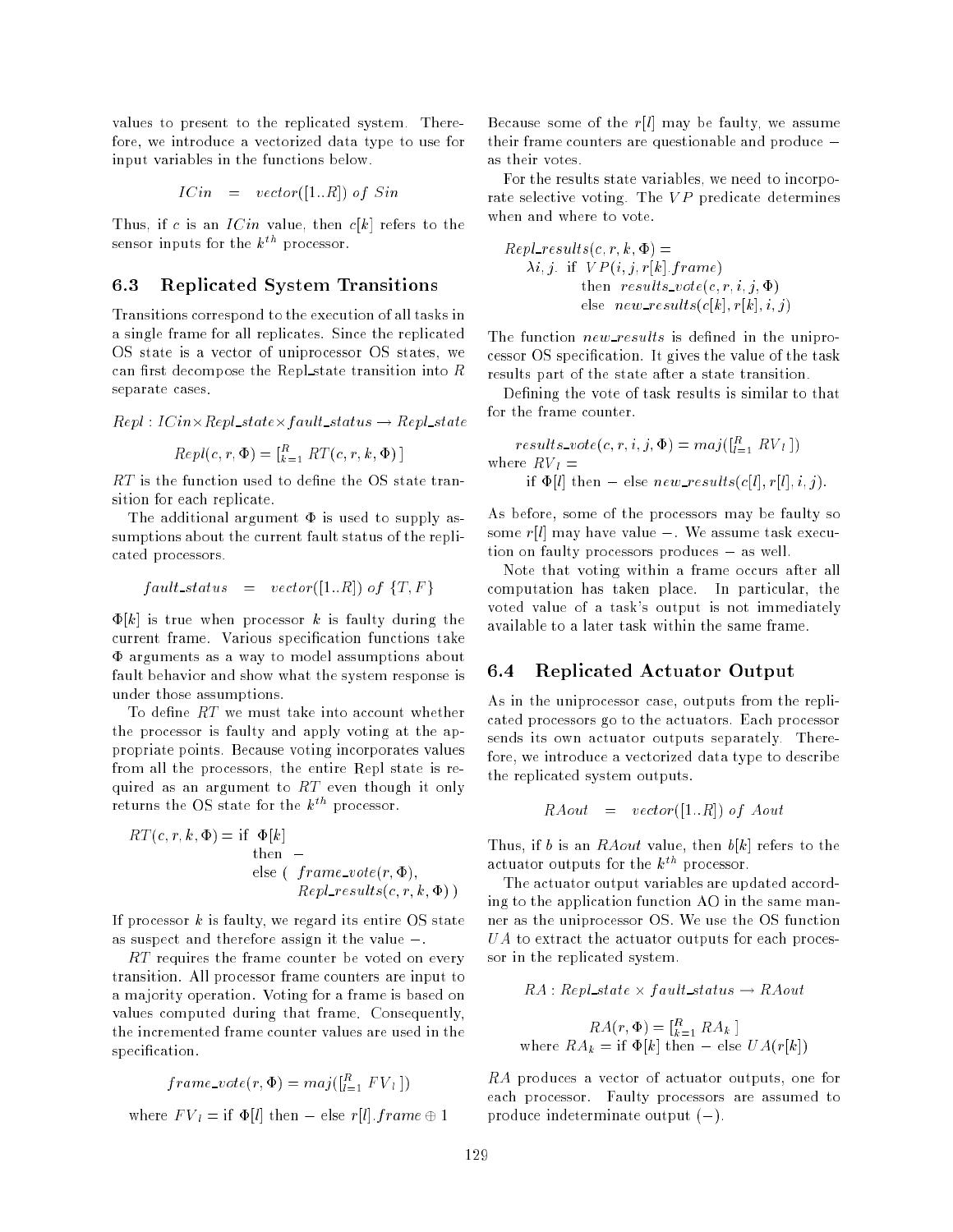#### $\overline{7}$ 7 Replicated System Proofs

We develop a methodology for showing that the replicated OS is a correct implementation of the uniprocessor OS. Previously presented concepts are put together with a framework for the replicated and uniprocessor state machines. Sufficient conditions based on commutative diagram techniques are derived for showing correctness. Issues stemming from real-time considerations are not included in the following. In subsequent work we will address requirements such as having adequate real time to execute the task schedule and OS overhead functions.

#### $7.1$ Fault Model

In each frame, a processor is either faulty or not. A function

$$
\mathcal{F}: \{1..R\} \times nat \rightarrow \{T, F\}
$$

represents a possible fault history for a given set of redundant processors.  $\mathcal{F}(k,n) = T$  when processor  $k$  is faulty in frame  $n$ , where  $n$  is the global frame index  $(n \in \{0, 1, \ldots\})$ . Let fault fn be the type representing the signature of  $\mathcal F$ .

Faults are often distinguished as being either permanent or transient. A permanent fault would appear in  $\mathcal F$  as an entry that becomes true for a processor  $k$  in frame  $n$  and remains true for all subsequent frames. A transient fault would appear as an entry that becomes true for several frames and then returns to false, indicating a return to nonfaulty status.

Application task congurations and voting patterns determine the number of frames required to recover from a transient fault. Let  $N_R$  represent this number  $(N_R > 0)$ . We define a processor as working in frame  $n$  if it is nonfaulty in frame  $n$  and nonfaulty for the previous  $N_R$  frames. We use a function  $W$  to represent this concept.

$$
\mathcal{W}: \{1..R\} \times nat \times fault\_fn \rightarrow \{T, F\}
$$
  

$$
\mathcal{W}(k, n, \mathcal{F}) =
$$
  

$$
(\forall j: 0 \le j \le min(n, N_R) \supset \sim \mathcal{F}(k, n - j))
$$

The number of working processors is also of interest:

$$
\omega(n, \mathcal{F}) = |\{k \mid \mathcal{W}(k, n, \mathcal{F})\}|
$$

A processor that is nonfaulty, but not yet working, is considered to be recovering.

Finally, the key assumption upon which correct state machine implementation rests is given below.

Denition 1 The Maximum Fault Assumption for a given fault function F is that  $\omega(n, \mathcal{F}) > R/2$  for every frame n.



Figure 4: Commutative diagram for  $UM$  and RM.

| Set              | Type          | Description                 |
|------------------|---------------|-----------------------------|
| S                | Sin           | Uniprocessor sensor inputs  |
| А                | Aout          | Uniprocessor<br>actuator    |
|                  |               | outputs                     |
| $\boldsymbol{U}$ | $OS\_state$   | Uniprocessor OS states      |
| C                | ICin          | Replicated sensor inputs    |
| $\overline{B}$   | <i>R</i> Aout | Replicated actuator outputs |
| R.               | Repl_state    | Replicated OS states        |

Table 1: Sets of inputs, outputs, and states.

All theorems about state machine correctness are predicated on this assumption that there is a majority of working processors in each frame.

# 7.2 Framework For State Machine Correctness

Mappings are needed to bridge the gap between the two state machines. Let us refer to the uniprocessor state machine as  $UM$  and the replicated state machine as  $RM$  . We map from  $RM$  to  $UM$  by applying the majority function. We map from  $UM$  to  $RM$  by distributing data objects R ways.

For sensor inputs, we assume an interactive consistency process is used in the system, so the net effect is that sensor data is merely copied and distributed.

$$
IC: Sin \rightarrow ICin
$$
  $IC(s) = \begin{bmatrix} R \\ i=1 \end{bmatrix} s$ 

The majority mapping on replicated states and actuator outputs captures the notion that a majority of the processors should be computing the right values.

Relationships among the various entities for the two state machines are characterized by the commutative diagram in figure 4. Table 1 summarizes the sets involved.

Assume the inputs to UM are drawn from an in finite sequence of sensor values  $S = [s_1, s_2, \ldots]$ . Further assume UM will have states  $[u_0, u_1, u_2, \ldots]$  and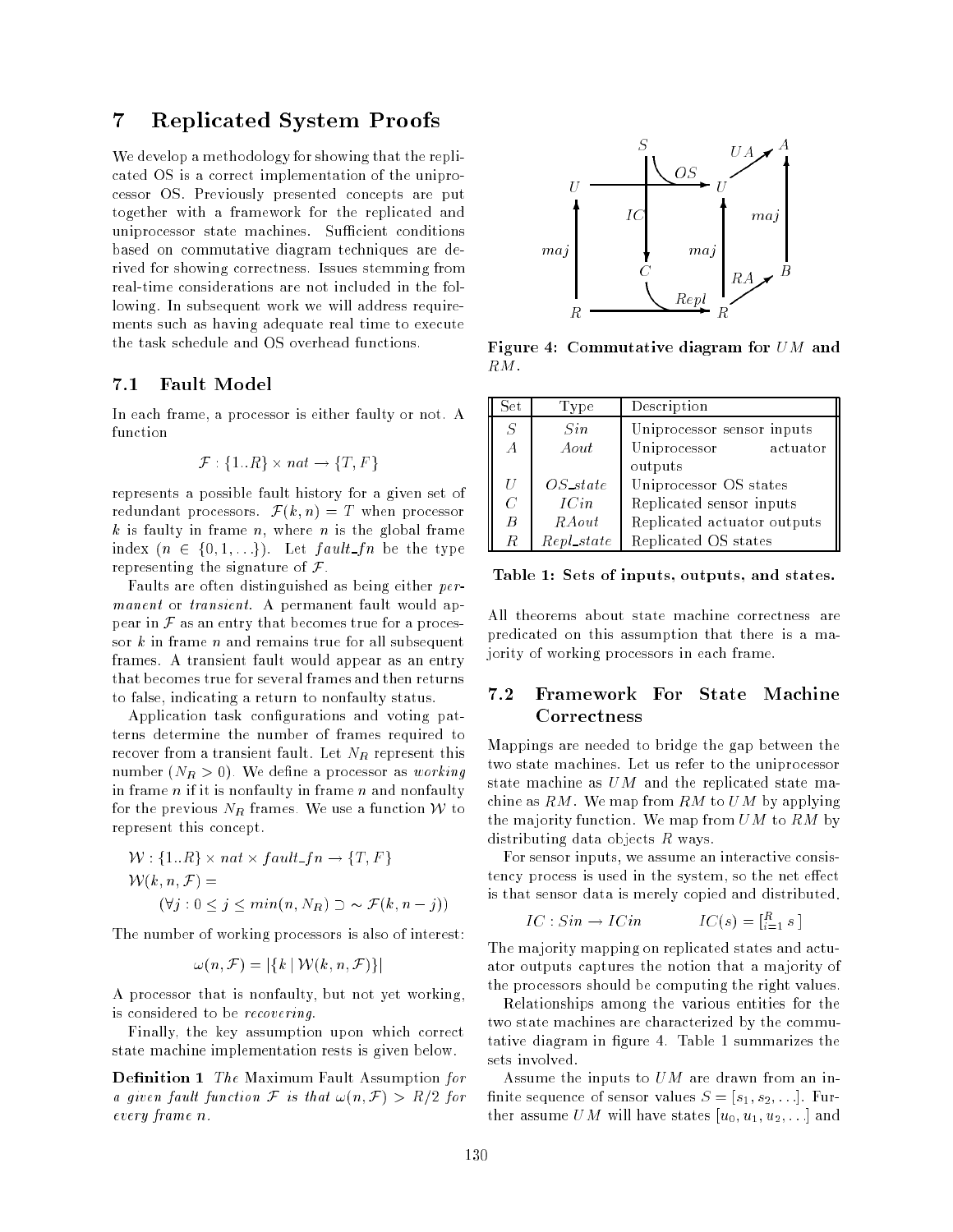outputs  $[a_1, a_2, \ldots]$ . Similarly, the inputs to RM are drawn from the infinite sequence  $C = [c_1, c_2, \ldots]$ . and RM will have states  $[r_0, r_1, r_2, \ldots]$  and outputs  $[b_1, b_2, \ldots].$ 

**Definition 2** The state machines UM and RM are defined by initial states  $u_0$  and  $r_0$ , and state transitions that obey the following relations for  $n > 0$ :

$$
u_n = OS(s_n, u_{n-1})
$$
  
\n
$$
a_n = UA(u_n)
$$
  
\n
$$
r_n = Repl(c_n, r_{n-1}, \mathcal{F}_n^R)
$$
  
\n
$$
b_n = RA(r_n, \mathcal{F}_n^R)
$$

where  $\mathcal{F}_n^R = \begin{bmatrix} R \\ k=1 \end{bmatrix} \mathcal{F}(k, n-1)$ .

Not shown in figure 4 is the fault status vector argument to the functions Repl and RA.

#### $7.3$ The Correctness Concept

Our approach to the correctness criteria is based on state machine concepts of behavioral equivalence, specialized for this application. In essence, what we want to show is that the I/O behavior of  $RM$  is the same as that of  $UM$  when interpreted by the mapping functions  $IC$  and  $maj$ . We say that the machine RM correctly implements UM iff they exhibit matching output sequences when applied to matching inputs sequences and the Maximum Fault Assumption holds.

**Definition 3** RM correctly implements  $UM$  under assumption  $P$  iff the following formula holds:

$$
\forall \mathcal{F}, \ \mathcal{P}(\mathcal{F}) \supset \forall S, \ \forall n > 0 : a_n = maj(b_n)
$$

where  $a_n$  and  $b_n$  can be characterized as functions of an initial state and all prior inputs.

We parameterize the concept of necessary assumptions using the predicate  $P$ . For the replicated system, it will be instantiated by the Maximum Fault Assumption:

$$
\mathcal{P}(\mathcal{F}) = (\forall m : \omega(m, \mathcal{F}) > R/2).
$$

Definition 3 provides the formal means of comparing the effects of the two machines and reasoning about their collective, intertwined behavior. It focuses on the correctness of the actuator outputs as a function of the sensor inputs; this is what matters to the system under control.

We now introduce the usual sufficient conditions for correctness based on commutative diagram techniques. The following criteria can be understood as showing that two subdiagrams of figure 4 commute: one for the state transition paths and another for the output function paths. Although the second subdiagram is a nonstandard form for commutative diagrams, since it does not depict a homomorphism, it is nevertheless useful for characterizing the relationship between the two machines' output values.

Definition 4 ( $RM$  Correctness Criteria)  $RM$ correctly implements  $UM$  if the following conditions hold:

$$
(1) \quad u_0 = maj(r_0)
$$

(2) 
$$
\forall \mathcal{F}, (\forall m : \omega(m, \mathcal{F}) > R/2) \supset
$$
  
\n $\forall S, \forall n > 0,$   
\n $OS(s_n, maj(r_{n-1})) =$   
\n $maj(Rep(IC(s_n), r_{n-1}, \mathcal{F}_n^R))$ 

(3) 
$$
\forall \mathcal{F}, (\forall m : \omega(m, \mathcal{F}) > R/2) \supset
$$
  
\n $\forall S, \forall n > 0,$   
\n $UA(maj(r_n)) = maj(RA(r_n, \mathcal{F}_n^R))$ 

The conditions of Definition 4 are shown to imply the correctness notion of Definition 3 in [1].

# 8 Design Proofs

Proving replicated system correctness for a particular voting pattern can be simplified by first establishing some intermediate sufficient conditions. The following treatment is based on the formulation of a Consensus Property, which relates the state of working processors to the majority of the replicated states. We use this property to prove the RM Correctness Criteria. This proof is independent of a particular voting pattern; it need be done only once. Similarly, the Consensus Property can be established by introducing a Replicated State Invariant. Then we construct a proof of the invariant based on the Full Recovery Property, whose statement is generic, but whose proof is different for each voting pattern.

Adopting this methodology creates the following general proof structure.

\n
$$
RM
$$
 Correctness Criteria  
\n $\Uparrow$ \n

\n\n Consensus Property  
\n $\Uparrow$ \n

\n\n Replicated State Invariant  
\n $\Uparrow$ \n

\n\n Full Recovery Property  
\n $\Uparrow$ \n

\n\n Voting Pattern\n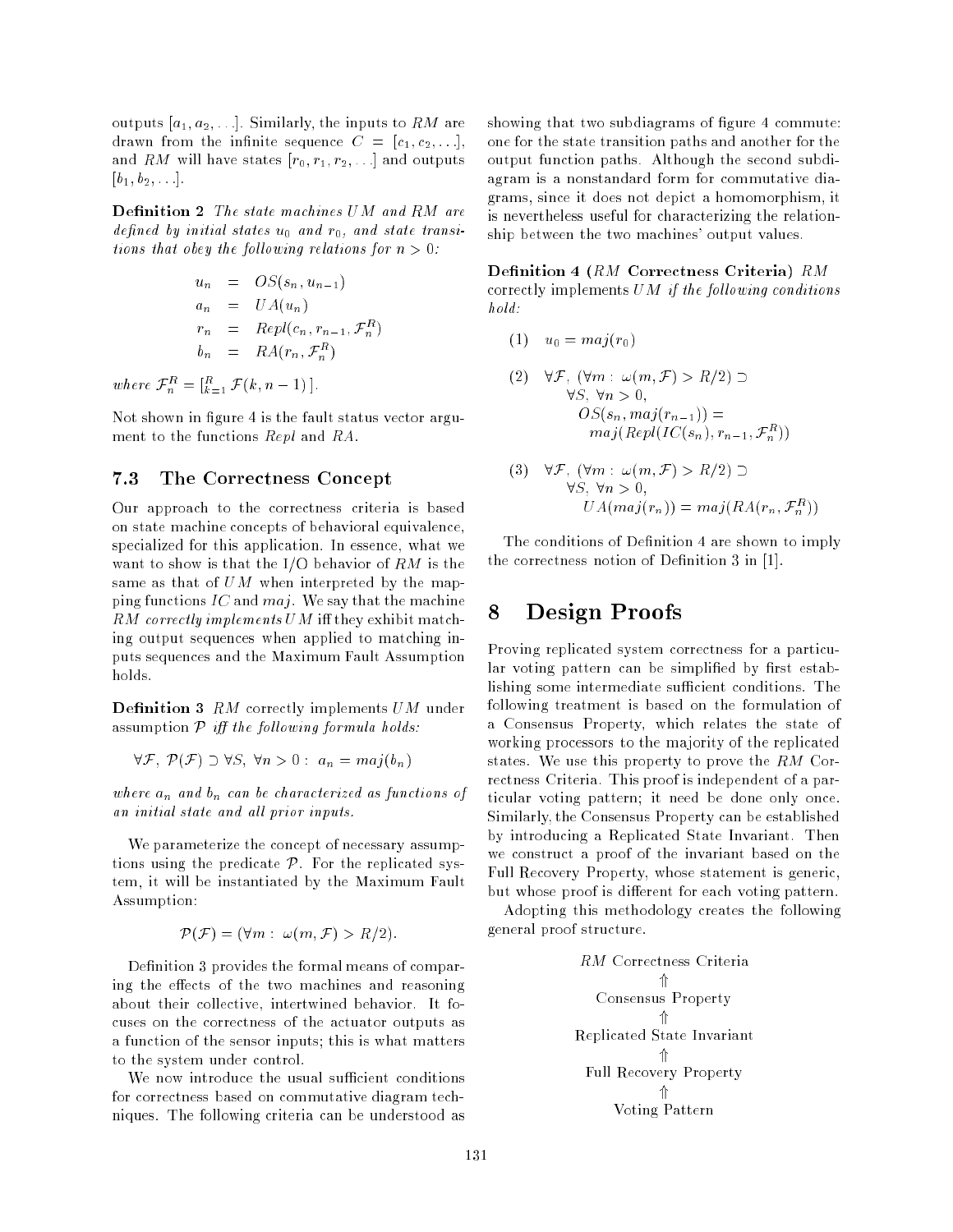# 8.1 Consensus Property

The Consensus Property relates certain elements of the replicated OS state to the majority of those elements. It asserts that if the  $p^{th}$  processor is working during a frame, i.e., not faulty and not recovering, then its element of the replicated OS state equals that of the majority, both before and after the transition. This reflects our intuition that if a processor is to be considered productive, it must have established a state value that matches the consensus and will continue to do so after the computations of the current frame.

Denition 5 (Consensus Property) For <sup>F</sup> satisfying the Maximum Fault Assumption,

$$
\mathcal{W}(p, n-1, \mathcal{F}) \supset
$$
  

$$
r_{n-1}[p] = maj(r_{n-1}) \wedge r_n[p] = maj(r_n)
$$

holds for all p and all  $n > 0$ .

Having stated a generic Consensus Property, we assume its truth to prove the RM Correctness Criteria hold. See [1] for a detailed proof of the following result.

**Theorem 1** The RM Correctness Criteria follow from the Consensus Property.

# 8.2 Full Recovery Property

We introduce a predicate, rec, that captures the concept of a state element having been recovered through voting. It is a function of the last faulty frame,  $f$ , and the number of frames,  $h$ , a processor has been nonfaulty.

$$
rec(i, j, f, h, e) =
$$
  
if  $h \le 1$  then  $F$   
else  $(VP(i, j, f \oplus h) \land e) \lor$   
if  $i = f \oplus h$   
then  $\bigwedge_{l=1}^{|TI(i,j)|} RI(TI(i, j)[l], i, j, f, h)$   
else  $rec(i, j, f, h - 1, T)$ 

$$
RI(t, i, j, f, h) =
$$
  
\n
$$
(t.\textit{type} = \textit{sensor}) \vee
$$
  
\nif  $t.i = f \oplus h \wedge t.j < j$   
\nthen  $rec(t.i, t.j, f, h, F)$   
\nelse  $rec(t.i, t.j, f, h - 1, T)$ 

By recursively following the inputs for the scheduled task at cell  $(i, j)$ ,  $rec(i, j, f, h, e)$  is true iff results $(i, j)$  should have been restored in frame  $f \oplus h$ , provided the processor has been nonfaulty for h frames and f was the last faulty frame. The boolean

argument, e, indicates whether the recovery status applies at the end of the frame or sometime before computation is complete. This is necessary to account for the block voting that occurs at the end of a frame.

The conditions for rec can obtain if  $(i, j)$  is voted in frame  $f \oplus h$ , or it is computed in frame  $f \oplus h$  and all inputs have been recovered, or it is not computed in frame  $f \oplus h$  and was recovered by frame  $f \oplus (h-1)$ . Thus, cell  $(i, j)$  is not recovered if it results from computations involving unrecovered data, or it has not been voted since the last faulty frame  $f$ .

### Denition 6 (Full Recovery Property) The predicate  $rec(i, j, f, N_R, T)$  holds for all  $i, j, f$ .

This definition equates full recovery with the predicate rec becoming true for all state elements  $(i, j)$ after  $N_R$  frames have passed since the last fault.

### 8.3 Replicated State Invariant

As a practical matter, it is necessary to prove the Consensus Property by first establishing an invariant of the replicated OS state. Such an invariant relates the values of the nonfaulty processor states to the majority value of replicated OS states. To do so, it is necessary to identify the partially recovered values of OS states for recovering processors.

Expressing the invariant below requires a means of determining how many consecutive frames a processor has been healthy (without fault). Let  $\mathcal{H}(k,n,\mathcal{F})$ give the number of healthy frames for processor  $k$ prior to the  $n^{th}$  frame. In an analogous way, let  $\mathcal{L}(k, n, \mathcal{F})$  give the last faulty frame for processor k prior to the  $n^{th}$  frame.

The Replicated State Invariant states that if the  $p^{\ldots}$  processor is nonfaulty during a frame, i.e., working or recovering, then its frame counter after the transition equals that of the majority. It also relates this processor's results state values to the majority if they have been recovered, as determined by the function rec.

### Denition 7 (Replicated State Invariant)

For fault function <sup>F</sup> satisfying the Maximum Fault Assumption, the fol lowing assertion is true for every frame n:

$$
(n = 0 \lor \sim \mathcal{F}(p, n - 1)) \supset
$$
  
\n
$$
r_n[p].frame = maj(r_n).frame = n \mod M \land
$$
  
\n
$$
(\forall i, j : rec(i, j, \mathcal{L}(p, n, \mathcal{F}), \mathcal{H}(p, n, \mathcal{F}), T) \supset
$$
  
\n
$$
r_n[p].results(i, j) = maj(r_n).results(i, j)).
$$

Theorem 2 The Replicated State Invariant fol lows from the Full Recovery Property.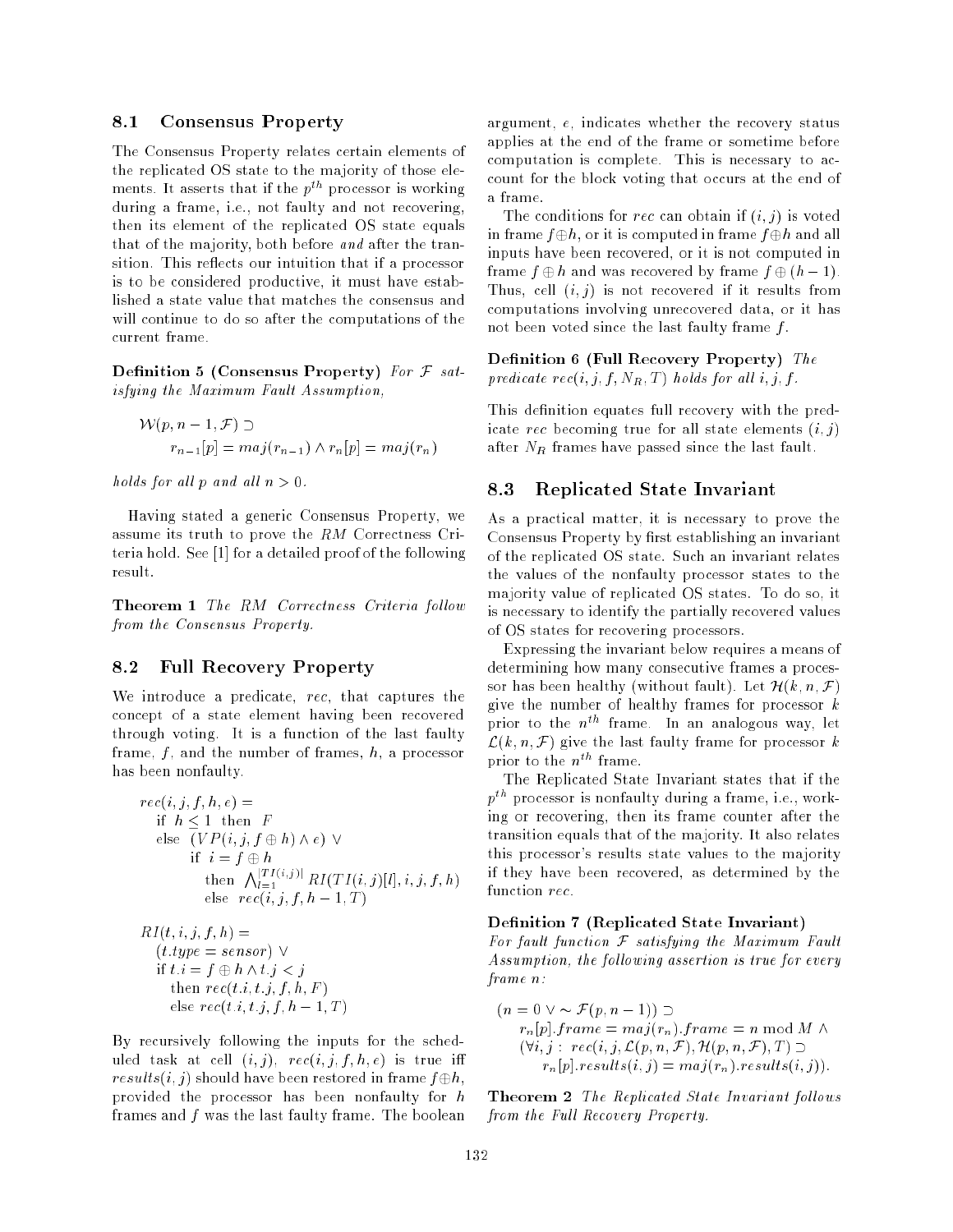Theorem 3 The Consensus Property fol lows from the Replicated State Invariant and the Full Recovery Property.

Again, complete proofs of these theorems can be found in [1] along with definitions for H and  $\mathcal{L}$ .

#### 9 **Specific Voting Patterns**

With the general framework established thus far, the replicated system design is veried on the premise that the Full Recovery Property holds. This property depends on the details of each voting pattern and must be established separately for each. Following are three voting schemes and their proofs. The last one is the most general and constitutes the goal of this work; the other two can be seen as special cases whose proofs are simpler and instructive.

# 9.1 Continuous Voting

We begin with the simplest case, namely when the voting pattern calls for voting all the data on every frame. Clearly, this leads to transient fault recovery in a single frame. Although the entire state of a recovering processor is restored in one frame, our formalization of rec assumes one frame is used to recover the frame counter, so the conservative assignment  $N_R = 2$  is used.

Denition 8 The continuous voting version of the replicated OS uses the assignments  $VP(i, j, k) = T$ for all  $i, j, k,$  and  $N_R = 2$ .

Theorem 4 The continuous voting pattern satises the Full Recovery Property.

**Proof.** Since  $VP(i, j, k)$  holds for all  $i, j, k$ , and  $N_R = 2$ , expanding the definition of rec shows that  $rec(i, j, f, N_R, T)$  reduces to T for all  $i, j, f$ .

#### $9.2$ Cyclic Voting

Next we consider a more sparse voting pattern, namely voting only the data computed in the current frame. Only the portion of r:results $(i, j)$  where  $i = r$  frame is voted; the other  $M - 1$  portions are voted in later frames. This leads to voting each part of the results state exactly once per cycle and therefore leads to transient fault recovery in  $M+1$  frames. (One frame is required to recover the frame counter.) The proof in this case is only slightly more difficult.

Denition 9 The cyclic voting version of the replicated OS uses the assignments  $VP(i, j, k) = (i = k)$ for all  $i, j, k,$  and  $N_R = M + 1$ .

Theorem 5 The cyclic voting pattern satises the Full Recovery Property.

**Proof.** Since  $VP(i,j,f\oplus h)$  reduces to  $i=f\oplus h,$ the definition of rec becomes

$$
rec(i, j, f, h, T) =
$$
  
if  $h \le 1$  then F  
else  $i = f \oplus h \vee rec(i, j, f, h - 1, T)$ .

Thus, it follows that

$$
rec(i, j, f, NR, T)
$$
  
=  $rec(i, j, f, M + 1, T)$   
=  $(i = f \oplus 2) \vee ... \vee (i = f \oplus (M + 1))$ 

Because the modulus of  $\oplus$  is  $M$  this expression evaluates to  $T$ .  $\blacksquare$ 

## 9.3 Minimal Voting

The last case is concerned with the most general characterization of voting requirements. Minimal voting is the name used to describe these requirements because they represent conditions necessary to recover from transient faults via the most sparse voting possible.

Central to the approach is the use of task I/O graphs, constructed from the application task speci fications embodied in the function  $TI$ . Nodes in the graph denote cells in the task schedule and directed edges correspond to the flow of data from a producer task to a consumer task. Sensor inputs and actuator outputs have no edges in these graphs. Associated with edges of the graph are voting sites that indicate where task output data should be voted before being supplied as input to the receiving task.

The essence of the Minimal Voting scheme is that every cycle<sup>2</sup> of the task I/O graph should be covered by at least one voting site. It is possible to place more than one vote along a cycle or place votes along noncyclic paths, but they are unnecessary to recover from transient faults. Such superfluous votes may be desirable, however, to improve the transient fault recovery rate.

<sup>2</sup>We are using the graph theoretic concept of cycle here, as opposed to the terminology introduced earlier of a frame cycle consisting of  $M$  contiguous frames in a schedule.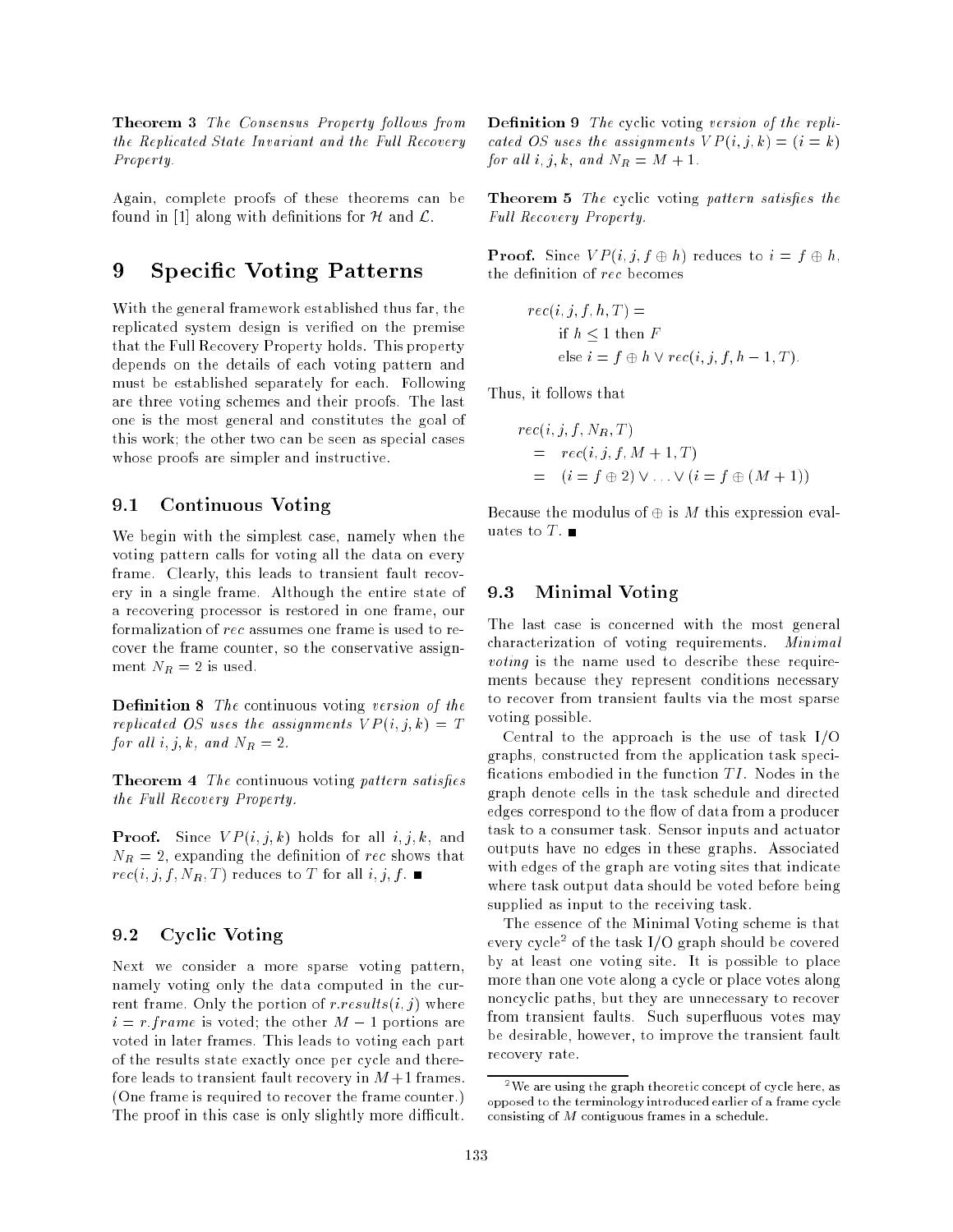$\blacksquare$  -------  $\blacksquare$  -  $\blacksquare$  -  $\blacksquare$  -  $\blacksquare$  -  $\blacksquare$  -  $\blacksquare$  -  $\blacksquare$  -  $\blacksquare$  -  $\blacksquare$  -  $\blacksquare$  -  $\blacksquare$  -  $\blacksquare$  -  $\blacksquare$  -  $\blacksquare$  -  $\blacksquare$  -  $\blacksquare$  -  $\blacksquare$  -  $\blacksquare$  -  $\blacksquare$  -  $\blacksquare$  -  $\blacksquare$  -  $\blacksquare$  -  $\blacksquare$  nodes  $v_i \in V$  that correspond to the cells  $(i, j)$ of a task schedule. Edges consist of ordered pairs  $(v_1, v_2)$  where  $((i_1, j_1), (i_2, j_2)) \in E$  iff output from cell  $(i_1, j_1)$  is used as input to  $(i_2, j_2)$ .

Denition 11 A path through the task I/O graph  $G = (V, E)$  consists of a sequence of nodes  $P =$  $[v_1, \ldots, v_n]$  such that  $(v_i, v_{i+1}) \in E$ . A cycle is a path  $C = [v_1, \ldots, v_n, v_1]$ . The frame length of an edge  $e = ((i_1, j_1), (i_2, j_2))$  is given by:

$$
fl(e) = \begin{cases} M & if i_1 = i_2 \wedge j_1 \geq j_2 \\ i_2 \ominus i_1 & otherwise \end{cases}
$$

The frame length of a path,  $FL(P)$ , is the sum of the frame lengths of its edges.

**Definition 12** Let  $C_1, \ldots, C_m$  be the (simple) cycles of graph  $G$ , and  $P_1, \ldots, P_n$  be the noncyclic paths of  $G$ . Define the following maximum frame length values for cycles and noncyclic paths:

$$
L_C = max({F L (C_i)})
$$
  
\n
$$
L_N = max({F L (P_i)}) + 1
$$

Note that noncyclic paths may share edges with cycles in the graph, but may not contain a complete cycle.  $L_N$  is increased by one to account for the frame at the beginning of the path.

Denition 13 The minimal voting condition is specified by the following constraint on  $VP$ :

$$
\forall C \in cycles(G) : \exists ((a, b), (c, d)) \in C, \exists f : \newline VP(a, b, f) \land (a = c \land b \ge d \lor 0 \le f \ominus a < c \ominus a)
$$

and the assignment  $N_R = L_C + L_N + M$ .

The condition requires at least one vote along each cycle. There is a caveat, however, on where the votes may be placed. Because voting occurs at the end of a frame, a vote site may not be specied on an edge between two cells of the same frame. Such placements are ruled out by the condition above. The bound  $N_R$  includes a worst case length to restore a state element,  $L_C + L_N$ , plus an additional M frames to account for maximum latency due to when the last fault occurred within the schedule. Note that all cycles must have frame lengths that are multiples of  $M$ .

Figure 5 illustrates the definitions above for a graph embedded in a four frame schedule. The graph shown has one cycle with frame length four  $(L<sub>C</sub> = 4)$ and a single vote site. The voting pattern would be



Figure 5: Example of task I/O graph.

specified by  $VP(1, 0, 2) = T$  to indicate that results cell (1; 0) is voted in frame 2. The longest noncyclic path has frame length three  $(L_N = 4)$ . Thus, the voting pattern meets the Minimal Voting condition and we assign it  $N_R = 12$ .

Denition 14 A recovery tree is derived from the expansion of the recursive function rec applied to specic arguments. Nodes of the tree are associated with terms of the form  $rec(i, j, f, h, e)$ . The tree is constructed as follows. Associate the root with the original term  $rec(i, j, f, h, e)$ . At each node, expand the rec function. If  $VP(i, j, f \oplus h) \wedge e$  is true, mark the node with a T. Otherwise, evaluate the conditional term of the rec denition. Create a child node for each recursive call associated with the appropriate term and repeat the process. If evaluation shows only sensor inputs are used at a node, mark it with a T. If evaluation terminates with  $h \leq 1$ , mark the node with an F. After building the tree out to all its leaves, work back toward the root by marking each parent node with the conjunction of its child node markings.

Thus, construction of the recovery tree for a term  $rec(i, j, f, h, e)$  corresponds to building a complete recursive expansion of the boolean term. The marking at the root after the construction process is the value of the term.

**Dennition 15** The frame length of an eage  $(v_1, v_2)$ in a recovery tree, where  $v_1 = (i_1, j_1, f_1, h_1, e_1)$  and  $v_2 = (i_2, j_2, f_2, h_2, e_2), \; \textit{is given by} \; |h_2 - h_1| \in \{0, 1\}.$ The frame length of a path  $[v_1, \ldots, v_n]$  in the tree is the sum of the frame lengths of the edges in the path, which is given by  $|h_n - h_1|$ .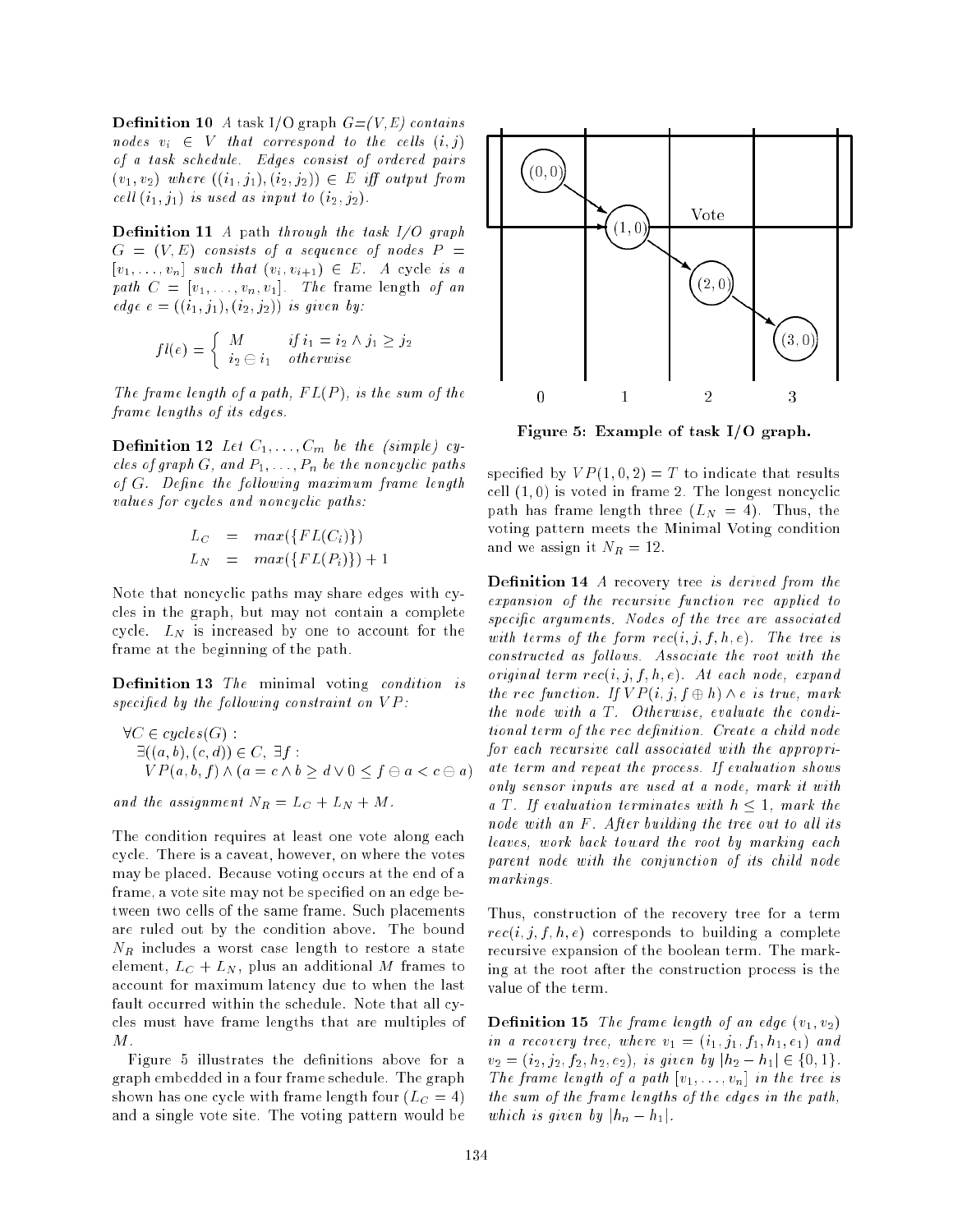

Figure 6: Recovery tree for the term  $rec(2, 0, 2, 4, T)$ .

Figure 6 shows the recovery tree for term  $rec(2, 0, 2, 4, T)$  applied to the graph in figure 5. Nodes labeled with a " $C$ " are computation nodes, i.e., they correspond to state elements in frames where  $i = f \oplus h$ . In this case, the four healthy frames are insufficient to recover the value of cell  $(2,0)$ ; eight frames are required.

Lemma 1 If al l leaves of a recovery tree are marked  $T$ , then the root must be marked  $T$ .

Proof. Follows readily by induction on the height of the tree. ■

**Definition 16** Let  $GP(P)$  map a path  $P =$  $[u_1, \ldots, u_m]$  from a recovery tree into the analogous path in the corresponding task  $I/O$  graph. Form  $P' =$  $[v_1, \ldots, v_n]$  by retaining only those nodes from P arising from a computation frame  $(i = f \oplus h)$ . Then let  $GP(P) = [(i_1, j_1), \ldots, (i_n, j_n)]$  where  $(i_k, j_k)$  is taken from the rec term of  $v_k$ .

Lemma 2 If a path P from a recovery tree begins and ends with a computation node, then  $FL(GP(P)) = FL(P).$ 

**Proof.** Along the path  $P$ , between every pair of computation nodes there will be  $fl(e) - 1$  noncomputation nodes one frame apart, where  $e$  is the edge in the task graph corresponding to this pair. Summing them all makes  $FL(GP(P)) = FL(P)$ .

Theorem 6 The minimal voting condition satises the Full Recovery Property.

**Proof.** To show  $rec(i, j, f, N_R, T)$ , construct the recovery tree for this term. Consider each leaf node  $v_i$ and its path  $P_i$  to the root w. Let  $P_i$  be the concatenation of three subpaths  $X, Y, Z$ , where Y is the maximal subpath beginning and ending with a computation node. Let u be the first node of Y and let  $G$ denote the task graph. By Lemma 2 it follows that  $FL(GP(Y)) = FL(Y)$  and because the maximum frame separation between computation nodes is  $M,$  $FL(Z) < M$ .

We show that all leaves are marked with  $T$ . The only way for a  $v_i$  to be marked F is for  $FL(P_i) \ge$  $N_R - 1$ , causing  $v_i$ 's  $h \leq 1$ .

- **Case 1.**  $P_i$  maps to an acyclic path in  $G$ . Since  $GP(Y)$  is acyclic  $FL(Y) = FL(GP(Y)) < L_N$ . Moreover,  $N_R = L_C + L_N + M$  so  $FL(YZ)$  <  $N_R - 1$ . In the worst case, u represents a task with sensor inputs only, X is empty and  $u = v_i$ . Otherwise, Y is shorter than the worst case length and  $FL(XY) < L_N$ . In either case,  $FL(P_i) < N_R - 1.$
- **Case 2.**  $P_i$  covers part of a cyclic path in  $G$ .  $P_i$ cannot map to a complete cycle because it would contain a vote site, terminating the recursion of rec. The worst case is that X and part of Y follow a partial cyclic path in  $G$  and the rest of Y is acyclic. Thus, we have  $FL(P_i) < L_C$  +  $L_N + M - 1 = N_R - 1.$

By Lemma 1, it follows that the root is marked with T and therefore  $rec(i, j, f, N_R, T)$  holds.

The results presented above are conservative, being based on a loose upper bound for  $N_R$ . The actual  $N_R$  for most graphs will be somewhat smaller. The worst case for the graph of figure 5 is actually 10 frames versus the estimated value of  $N_R = 12$ . In addition, for more dense and highly regular voting patterns such as Continuous Voting and Cyclic Voting, we can obtain more accurate values and it would be inadvisable to apply the Minimal Voting bound to these cases.

An important consequence of the Minimal Voting result is that if a graph has no cycles, then no voting is required! In this case the recovery time bound would be given exactly by  $N_R = L_N + M$ . Although such a task graph is untypical for real control systems, there may be applications that could be based on this kind of design.